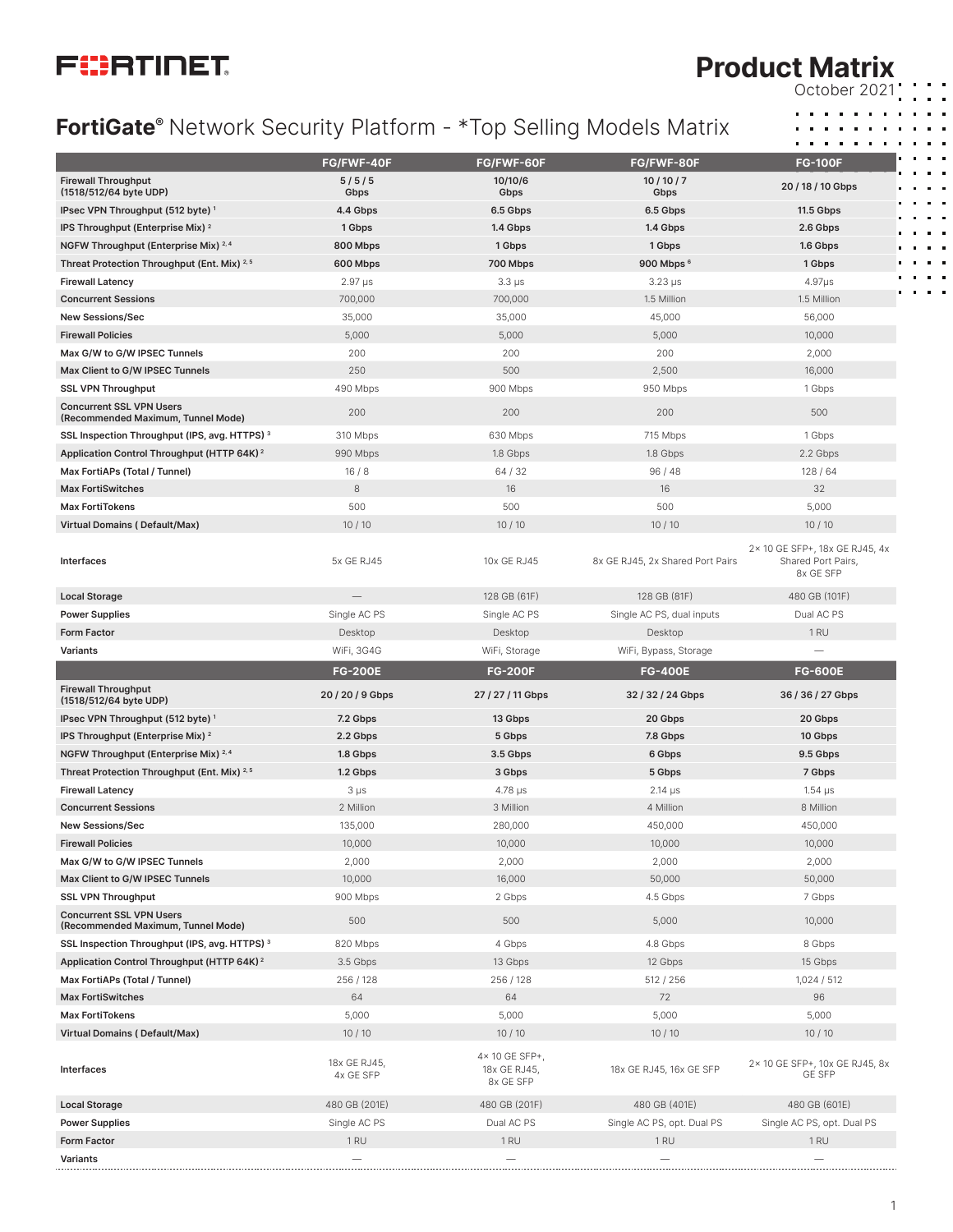# **FortiGate®** Network Security Platform - \*Top Selling Models Matrix

|                                                                       | <b>FG-1100E</b>                                                          | <b>FG-1800F</b>                                                           | <b>FG-2200E</b>                                          | <b>FG-2600F</b>                                                                           |
|-----------------------------------------------------------------------|--------------------------------------------------------------------------|---------------------------------------------------------------------------|----------------------------------------------------------|-------------------------------------------------------------------------------------------|
| <b>Firewall Throughput</b><br>(1518/512/64 byte UDP)                  | 80/80/45 Gbps                                                            | 198 / 197 / 140 Gbps                                                      | 158 / 155 / 100 Gbps                                     | 198 / 196 / 120 Gbps                                                                      |
| IPsec VPN Throughput (512 byte) <sup>1</sup>                          | 48 Gbps                                                                  | 55 Gbps                                                                   | 98 Gbps                                                  | 55 Gbps                                                                                   |
| IPS Throughput (Enterprise Mix) <sup>2</sup>                          | <b>12.5 Gbps</b>                                                         | 17 Gbps                                                                   | 21 Gbps                                                  | 24 Gbps                                                                                   |
| NGFW Throughput (Enterprise Mix) <sup>2,4</sup>                       | 9.8 Gbps                                                                 | 11 Gbps                                                                   | 13.5 Gbps                                                | 19 Gbps                                                                                   |
| Threat Protection Throughput (Ent. Mix) 2,5                           | 7.1 Gbps                                                                 | 9.1 Gbps                                                                  | 11 Gbps                                                  | 17 Gbps                                                                                   |
| <b>Firewall Latency</b>                                               | $2.76 \,\mu s$                                                           | $3.22 \mu s$                                                              | $3.09$ µs                                                | $3.41 \,\mu s$                                                                            |
| <b>Concurrent Sessions</b>                                            | 8 Million                                                                | 12 Million / 40 Million <sup>7</sup>                                      | 24 Million                                               | 24 Million / 40 Million <sup>7</sup>                                                      |
| <b>New Sessions/Sec</b>                                               | 500,000                                                                  | 750,000 / 2 Million <sup>7</sup>                                          | 500,000                                                  | 1 Million / 2 Million <sup>7</sup>                                                        |
| <b>Firewall Policies</b>                                              | 100,000                                                                  | 100,000                                                                   | 100,000                                                  | 100,000                                                                                   |
| Max G/W to G/W IPSEC Tunnels                                          | 20,000                                                                   | 20,000                                                                    | 20,000                                                   | 20,000                                                                                    |
| Max Client to G/W IPSEC Tunnels                                       | 100,000                                                                  | 100,000                                                                   | 100,000                                                  | 100,000                                                                                   |
| <b>SSL VPN Throughput</b>                                             | 8.4 Gbps                                                                 | 11 Gbps                                                                   | 10 Gbps                                                  | 16 Gbps                                                                                   |
| <b>Concurrent SSL VPN Users</b><br>(Recommended Maximum, Tunnel Mode) | 10,000                                                                   | 10,000                                                                    | 30,000                                                   | 30,000                                                                                    |
| SSL Inspection Throughput (IPS, avg. HTTPS) 3                         | 10 Gbps                                                                  | 12 Gbps                                                                   | 17 Gbps                                                  | 20 Gbps                                                                                   |
| Application Control Throughput (HTTP 64K) <sup>2</sup>                | 26 Gbps                                                                  | 34 Gbps                                                                   | 52 Gbps                                                  | 64 Gbps                                                                                   |
| Max FortiAPs (Total, Tunnel)                                          | 4,096 / 2,048                                                            | 4,096 / 2,048                                                             | 4,096 / 2,048                                            | 4,096 / 2,048                                                                             |
| <b>Max FortiSwitches</b>                                              | 196                                                                      | 196                                                                       | 196                                                      | 196                                                                                       |
| <b>Max FortiTokens</b>                                                | 20,000                                                                   | 20,000                                                                    | 20,000                                                   | 20,000                                                                                    |
| <b>Virtual Domains (Default/Max)</b>                                  | 10/250                                                                   | 10 / 250                                                                  | 10/500                                                   | 10/500                                                                                    |
| Interfaces                                                            | 2× 40GE QSFP+, 4× 25GE<br>SFP28, 4× 10GE SFP+, 8x GE<br>SFP, 18x GE RJ45 | 4×40 GE QSFP+, 12×25 GE<br>SFP28, 2×10 GE SFP+, 8x GE<br>SFP, 18x GE RJ45 | 4× 40GE QSFP+, 20× 25GE<br>SFP28, 14x GE RJ45            | 4× 100GE QSFP28/40GE QSFP+,<br>16× 25GE SFP28, 16× 10GE<br>RJ45, 2× 10GE SFP+, 2x GE RJ45 |
| <b>Local Storage</b>                                                  | 960 GB (1101E)                                                           | 2 TB (1801F)                                                              | 2 TB (2201E)                                             | 2 TB (2601F)                                                                              |
| <b>Power Supplies</b>                                                 | Dual PS                                                                  | Dual PS                                                                   | Dual PS                                                  | Dual PS                                                                                   |
| <b>Form Factor</b>                                                    | 2 RU                                                                     | 2 RU                                                                      | 2 RU                                                     | 2 RU                                                                                      |
| <b>Variants</b>                                                       | DC                                                                       | DC                                                                        |                                                          | DC                                                                                        |
|                                                                       | <b>FG-3300E</b>                                                          | <b>FG-3400E</b>                                                           | <b>FG-3500F</b>                                          | <b>FG-3600E</b>                                                                           |
|                                                                       |                                                                          |                                                                           |                                                          |                                                                                           |
| <b>Firewall Throughput</b><br>(1518/512/64 byte UDP)                  | 160 / 158 / 100 Gbps                                                     | 240 / 238 / 150 Gbps                                                      | 595 / 590 / 420 Gbps                                     | 240 / 240 / 150 Gbps                                                                      |
| IPsec VPN Throughput (512 byte) <sup>1</sup>                          | 98 Gbps                                                                  | 140 Gbps                                                                  | 165 Gbps                                                 | 140 Gbps                                                                                  |
| IPS Throughput (Enterprise Mix) $^2$                                  | 27 Gbps                                                                  | 44 Gbps                                                                   | 72 Gbps                                                  | 55 Gbps                                                                                   |
| NGFW Throughput (Enterprise Mix) 2,4                                  | 23 Gbps                                                                  | 34 Gbps                                                                   | 65 Gbps                                                  | 40 Gbps                                                                                   |
| Threat Protection Throughput (Ent. Mix) <sup>2,5</sup>                | 17 Gbps                                                                  | 25 Gbps                                                                   | 63 Gbps                                                  | 30 Gbps                                                                                   |
| <b>Firewall Latency</b>                                               | $3.17 \mu s$                                                             | $3.33 \,\mu s$                                                            | $2.98 \,\mu s$                                           | $3.27\mu s$                                                                               |
| <b>Concurrent Sessions</b>                                            | 50 Million                                                               | 50 Million                                                                | 140 Million / 348 Million 7                              | 50 Million                                                                                |
| <b>New Sessions/Sec</b>                                               | 700,000                                                                  | 850,000                                                                   | 1 Million / 5 Million 7                                  | 950,000                                                                                   |
| <b>Firewall Policies</b>                                              | 200.000                                                                  | 200,000                                                                   | 200,000                                                  | 200,000                                                                                   |
| Max G/W to G/W IPSEC Tunnels                                          | 40,000                                                                   | 40,000                                                                    | 40,000                                                   | 40,000                                                                                    |
| Max Client to G/W IPSEC Tunnels                                       | 200,000                                                                  | 200,000                                                                   | 200,000                                                  | 200,000                                                                                   |
| <b>SSL VPN Throughput</b>                                             | 10 Gbps                                                                  | 11 Gbps                                                                   | 16 Gbps                                                  | 12 Gbps                                                                                   |
| <b>Concurrent SSL VPN Users</b><br>(Recommended Maximum, Tunnel Mode) | 30,000                                                                   | 30,000                                                                    | 30,000                                                   | 30,000                                                                                    |
| SSL Inspection Throughput (IPS, avg. HTTPS) <sup>3</sup>              | 21 Gbps                                                                  | 30 Gbps                                                                   | 55 Gbps                                                  | 34 Gbps                                                                                   |
| Application Control Throughput (HTTP 64K) <sup>2</sup>                | 70 Gbps                                                                  | 86 Gbps                                                                   | 135 Gbps                                                 | 95 Gbps                                                                                   |
| Max FortiAPs (Total, Tunnel)                                          | 4,096 / 2,048                                                            | 4,096 / 2,048                                                             | 4,096 / 2,048                                            | 4,096 / 2,048                                                                             |
| <b>Max FortiSwitches</b>                                              | 300                                                                      | 300                                                                       | 300                                                      | 300                                                                                       |
| <b>Max FortiTokens</b>                                                | 20,000                                                                   | 20,000                                                                    | 20,000                                                   | 20,000                                                                                    |
| <b>Virtual Domains (Default/Max)</b>                                  | 10/500                                                                   | 10/500                                                                    | 10/500                                                   | 10/500                                                                                    |
| Interfaces                                                            | 4× 40GE QSFP+, 16× 25GE<br>SFP28, 4× 10GE RJ45, 14x GE<br><b>RJ45</b>    | 4×100GE QSFP28/40GE QSFP+,<br>24× 25GE SFP28, 2x GE RJ45                  | 6×100GE QSFP28/40GE QSFP+,<br>32× 25GE SFP28, 2x GE RJ45 | 6×100GE QSFP28/40GE QSFP+,<br>32× 25GE SFP28, 2x GE RJ45                                  |
| <b>Local Storage</b>                                                  | 2 TB (3301E)                                                             | 4 TB (3401E)                                                              | 4 TB (3501F)                                             | 4 TB (3601E)                                                                              |
| <b>Power Supplies</b>                                                 | Dual PS                                                                  | Dual PS                                                                   | Dual PS                                                  | Dual PS                                                                                   |
| <b>Form Factor</b>                                                    | 2 RU                                                                     | 2 RU                                                                      | 2 RU                                                     | 2 RU                                                                                      |

\* Featured Top selling models, for complete FortiGate offerings please visit www.fortinet.com. FortiGate virtual appliances are also available. All performance values are "up to" and vary depending on system configuration.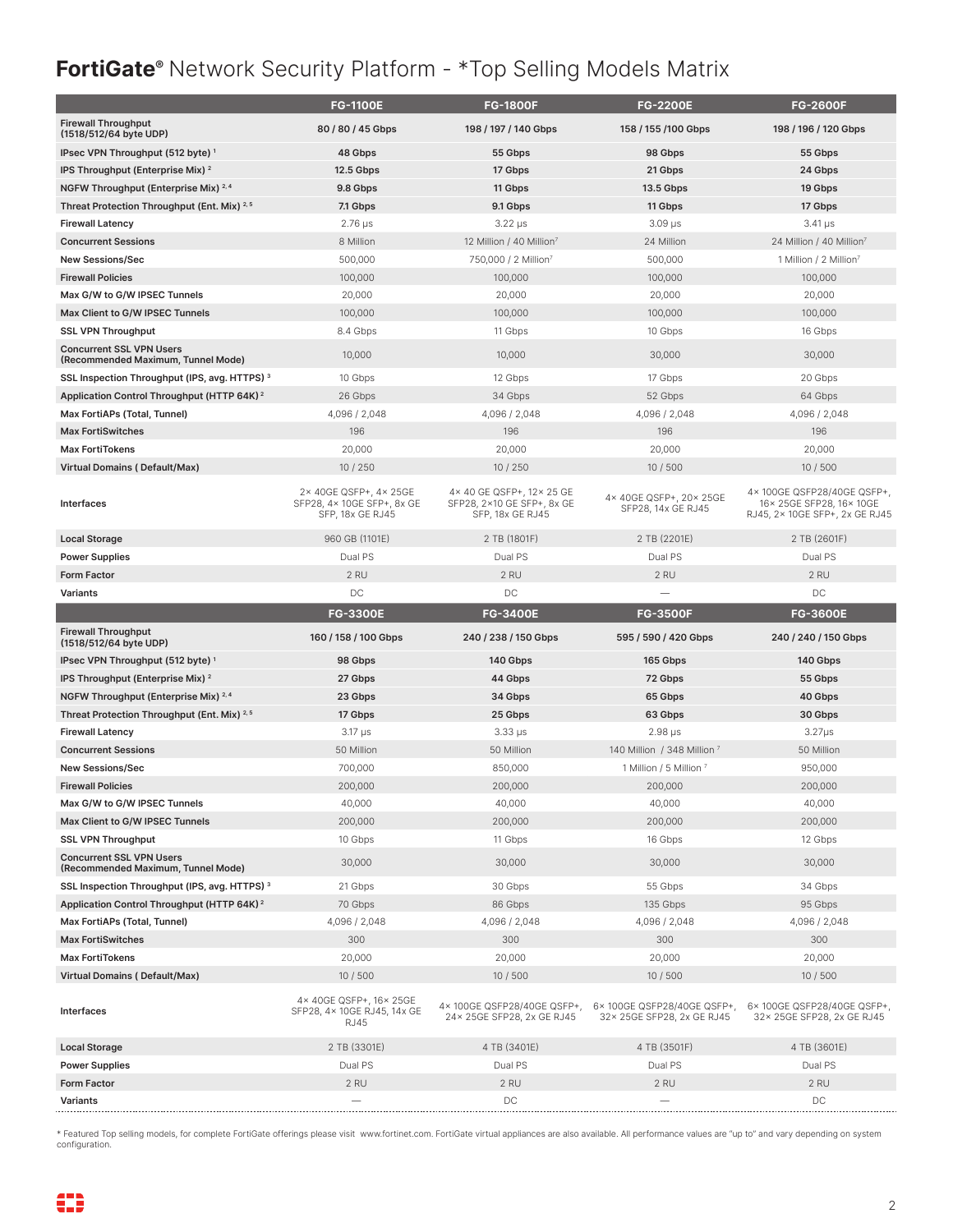### **FortiGate®** Network Security Platform - \*Top Selling Models Matrix

|                                                                       | <b>FG-3960E</b>                                                           | <b>FG-3980E</b>                                                            | <b>FG-4200F</b>                                         | <b>FG-4400F</b>                                               |
|-----------------------------------------------------------------------|---------------------------------------------------------------------------|----------------------------------------------------------------------------|---------------------------------------------------------|---------------------------------------------------------------|
| <b>Firewall Throughput</b><br>(1518/512/64 byte UDP)                  | 620 / 610 / 370 Gbps                                                      | 1.05 Tbps / 1.05 Tbps /<br>680 Gbps                                        | 800 / 788 / 400 Gbps                                    | 1.15 / 1.14 / 0.50 Tbps                                       |
| IPsec VPN Throughput (512 byte) <sup>1</sup>                          | 280 Gbps                                                                  | 400 Gbps                                                                   | 210 Gbps                                                | 310 Gbps                                                      |
| IPS Throughput (Enterprise Mix) <sup>2</sup>                          | 30 Gbps                                                                   | 32 Gbps                                                                    | 52 Gbps                                                 | 94 Gbps                                                       |
| NGFW Throughput (Enterprise Mix) 2,4                                  | 22 Gbps                                                                   | 28 Gbps                                                                    | 47 Gbps                                                 | 82 Gbps                                                       |
| Threat Protection Throughput (Ent. Mix) 2,5                           | 13.5 Gbps                                                                 | 20 Gbps                                                                    | 45 Gbps <sup>6</sup>                                    | 75 Gbps 6                                                     |
| <b>Firewall Latency</b>                                               | $3 \mu s$                                                                 | $3 \mu s$                                                                  | $3.02 \mu s$                                            | $2.98 \,\mu s$                                                |
| <b>Concurrent Sessions</b>                                            | 160 Million                                                               | 160 Million                                                                | 210 Million / 450 Million 7                             | 210 Million / 700 Million 7                                   |
| <b>New Sessions/Sec</b>                                               | 720,000                                                                   | 800,000                                                                    | 1 Million / 7 Million 7                                 | 1 Million / 10 Million 7                                      |
| <b>Firewall Policies</b>                                              | 200,000                                                                   | 200,000                                                                    | 200,000                                                 | 200,000                                                       |
| Max G/W to G/W IPSEC Tunnels                                          | 40,000                                                                    | 40,000                                                                     | 40,000                                                  | 40,000                                                        |
| Max Client to G/W IPSEC Tunnels                                       | 200,000                                                                   | 200,000                                                                    | 200,000                                                 | 200,000                                                       |
| <b>SSL VPN Throughput</b>                                             | 9 Gbps                                                                    | 9.5 Gbps                                                                   | 16 Gbps                                                 | 16 Gbps                                                       |
| <b>Concurrent SSL VPN Users</b><br>(Recommended Maximum, Tunnel Mode) | 30,000                                                                    | 30,000                                                                     | 30,000                                                  | 30,000                                                        |
| SSL Inspection Throughput (IPS, avg. HTTPS) 3                         | 23 Gbps                                                                   | 26 Gbps                                                                    | 50 Gbps                                                 | 86 Gbps                                                       |
| Application Control Throughput (HTTP 64K) <sup>2</sup>                | 40 Gbps                                                                   | 55 Gbps                                                                    | 135 Gbps                                                | 140 Gbps                                                      |
| Max FortiAPs (Total, Tunnel)                                          | 8,192 / 4,096                                                             | 8,192 / 4,096                                                              | 8,192 / 4,096                                           | 8,192 / 4,096                                                 |
| <b>Max FortiSwitches</b>                                              | 300                                                                       | 300                                                                        | 300                                                     | 300                                                           |
| <b>Max FortiTokens</b>                                                | 20,000                                                                    | 20,000                                                                     | 20,000                                                  | 20,000                                                        |
| <b>Virtual Domains (Default/Max)</b>                                  | 10/500                                                                    | 10/500                                                                     | 10 / 500                                                | 10/500                                                        |
| Interfaces                                                            | 6×100GE QSFP28/40GE QSFP+,<br>16×10GE SFP+,<br>2x GE RJ45                 | 10×100GE QSFP28/40GE<br>QSFP+, 16× 10GE SFP+,<br>2x GE RJ45                | 8×100GE QSFP28/40GE QSFP+,<br>18×25GE SFP28, 2x GE RJ45 | 12× 100GE QSFP28/40GE<br>QSFP+, 20× 25GE SFP28, 2x<br>GE RJ45 |
| <b>Local Storage</b>                                                  | $\overline{\phantom{0}}$                                                  | -                                                                          | 4 TB (4201F)                                            | 4 TB (4401F)                                                  |
| <b>Power Supplies</b>                                                 | 3 PS                                                                      | 3 PS                                                                       | Dual PS                                                 | 4 PS                                                          |
| <b>Form Factor</b>                                                    | 5 RU                                                                      | 5 RU                                                                       | 3 RU                                                    | 4RU                                                           |
| Variants                                                              | DC                                                                        | DC                                                                         | DC                                                      | DC                                                            |
|                                                                       |                                                                           |                                                                            |                                                         |                                                               |
|                                                                       | <b>FG-6300F</b>                                                           | <b>FG-6500F</b>                                                            | <b>FG-7060E</b>                                         | <b>FG-7121F</b>                                               |
| <b>Firewall Throughput</b><br>(1518/512/64 byte UDP)                  | 239 / 238 / 135 Gbps                                                      | 239 / 238 / 135 Gbps                                                       | 630 / 630 / 340 Gbps                                    | 1.89 / 1.88 / 1.129 Tbps                                      |
| IPsec VPN Throughput (512 byte) <sup>1</sup>                          | 96 Gbps                                                                   | 160 Gbps                                                                   | 100 Gbps                                                | 630 Gbps                                                      |
| IPS Throughput (Enterprise Mix) <sup>2</sup>                          | 110 Gbps                                                                  | 170 Gbps                                                                   | 200 Gbps                                                | 675 Gbps                                                      |
| NGFW Throughput (Enterprise Mix) 2.4                                  | 90 Gbps                                                                   | 150 Gbps                                                                   | 120 Gbps                                                | 550 Gbps                                                      |
| Threat Protection Throughput (Ent. Mix) <sup>2,5</sup>                | 60 Gbps                                                                   | 100 Gbps                                                                   | 96 Gbps                                                 | 520 Gbps                                                      |
| <b>Firewall Latency</b>                                               | $5 \mu s$                                                                 | $5 \mu s$                                                                  | 7 µs                                                    | $7.5 \mu s$                                                   |
| <b>Concurrent Sessions</b>                                            | 120 Million                                                               | 200 Million                                                                | 320 Million                                             | 1 Billion                                                     |
| <b>New Sessions/Sec</b>                                               | 2 Million                                                                 | 3 Million                                                                  | 1.8 Million                                             | 9 Million                                                     |
| <b>Firewall Policies</b>                                              | 200,000                                                                   | 200,000                                                                    | 200,000                                                 | 200,000                                                       |
| Max G/W to G/W IPSEC Tunnels                                          | 16,000                                                                    | 16,000                                                                     | 16,000                                                  | 40,000                                                        |
| Max Client to G/W IPSEC Tunnels                                       | 90,000                                                                    | 90,000                                                                     | 64,000                                                  | 260,000                                                       |
| <b>SSL VPN Throughput</b>                                             | 9 Gbps                                                                    | 9 Gbps                                                                     | 15 Gbps                                                 | 13.7 Gbps                                                     |
| <b>Concurrent SSL VPN Users</b><br>(Recommended Maximum, Tunnel Mode) | 30,000                                                                    | 30,000                                                                     | 48,000                                                  | 30,000                                                        |
| SSL Inspection Throughput (IPS, avg. HTTPS) <sup>3</sup>              | 66 Gbps                                                                   | 110 Gbps                                                                   | 79.9 Gbps                                               | 540 Gbps                                                      |
| Application Control Throughput (HTTP 64K) <sup>2</sup>                | 150 Gbps                                                                  | 220 Gbps                                                                   | 160 Gbps                                                | 1.5 Tbps                                                      |
| Max FortiAPs (Total, Tunnel)                                          | $\overline{\phantom{0}}$                                                  | $\overline{\phantom{0}}$                                                   | $\overline{\phantom{0}}$                                |                                                               |
| <b>Max FortiSwitches</b>                                              | 256                                                                       | 256                                                                        | 256                                                     | 300                                                           |
| <b>Max FortiTokens</b>                                                | 20,000                                                                    | 20,000                                                                     | 20,000                                                  | 20,000                                                        |
| <b>Virtual Domains (Default/Max)</b>                                  | 10 / 500                                                                  | 10 / 500                                                                   | 10 / 500                                                | 10/500                                                        |
| Interfaces                                                            | 4×100GE QSFP28/40GE QSFP+,<br>24× 25GE SFP28,<br>3× 10GE SFP+, 2x GE RJ45 | 4× 100GE QSFP28/40GE QSFP+,<br>24× 25GE SFP28,<br>3× 10GE SFP+, 2x GE RJ45 | Varied                                                  | Varied                                                        |
| <b>Local Storage</b>                                                  | 2 TB NVMe (6301F)                                                         | 2 TB NVMe (6501F)                                                          |                                                         | 4×4 TB SSD                                                    |
| <b>Power Supplies</b>                                                 | 3 PS                                                                      | 3 PS                                                                       | $4+2$ PS                                                | 8 PS                                                          |
| Form Factor                                                           | 3 RU                                                                      | 3 RU                                                                       | 8RU                                                     | <b>16 RU</b>                                                  |

1. IPsec VPN performance test uses AES256-SHA256.

2. IPS, Application Control, NGFW and Threat Protection are measured with Logging enabled.<br>3. SSL Inspection performance values use an average of HTTPS sessions of different cipher suites.<br>4. NGFW performance is measured w traffic.

5. Threat Protection performance is measured with Firewall, IPS, Application Control, (6.URL Filtering) and Malware Protection enabled, Enterprise Mix traffic. 7. Requires Hyperscale license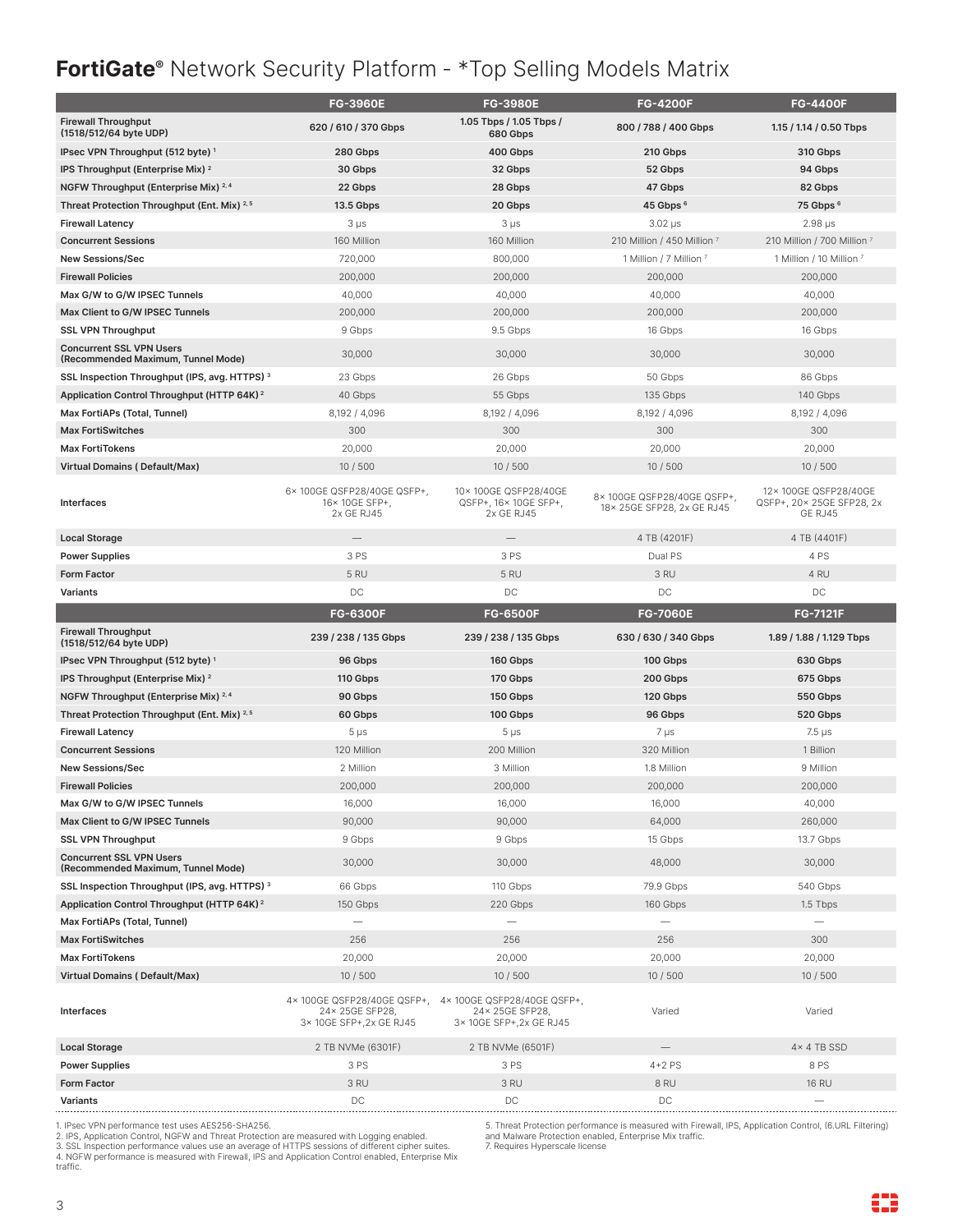### **FortiManager™** Centralized Management Platform

|                            | <b>FMG-200G</b> | <b>FMG-300F</b>                 | <b>FMG-400G</b>                 | <b>FMG-1000F</b>              |                             | FMG-2000E FMG-3000G FMG-3700G |                                                             | <b>FMG-VM-BASE to</b><br><b>FMG-VM-UL-UG</b> |
|----------------------------|-----------------|---------------------------------|---------------------------------|-------------------------------|-----------------------------|-------------------------------|-------------------------------------------------------------|----------------------------------------------|
| Devices/VDOMs (Maximum)    | 30              | 100                             | 150                             | 1.000                         | 1,200                       | $4.000+$                      | $10.000+$                                                   | 10 to Unlimited                              |
| <b>Sustained Log Rates</b> | 50              | 50                              | 50                              | 50                            | 50                          | 150                           | 150                                                         | Hardware dependent                           |
| GB/Day                     | $\Omega$<br>∠   | $\overline{2}$                  | 2                               | $\sim$                        | $\mathfrak{D}$              | 10                            | 10                                                          | $1 - 50$                                     |
| <b>Total Interfaces</b>    | 4x GE RJ45      | 4x GE RJ45, 2x<br><b>GE SFP</b> | 4x GE RJ45, 2x<br><b>GF SFP</b> | 2x GE RJ45, 2x<br>$10GF$ SFP+ | 4x GE RJ45, 2x<br>10GE SFP+ | 2x GE RJ45, 2x<br>25GE SFP28  | 2x GE RJ45, 2x<br>25GE SFP28                                | $1/4$ (vNIC Min / Max)                       |
| <b>Storage Capacity</b>    | $2\times$ 4 TB  | $4 \times 4$ TB                 | $8 \times 4$ TB                 | $8 \times 4$ TB               | $12 \times 3$ TB            | $16 \times 4$ TB              | $60 \times 4TB$<br>$HDD +$<br>$6 \times 3.2$ TB<br>NVMe SSD | 80 GB / 16 TB (Min / Max)                    |

### **FortiAnalyzer™** Centralized Logging & Reporting Solution

|                                            | <b>FAZ-150G</b> | <b>FAZ-300G</b> | <b>FAZ-800F</b>          | <b>FAZ-1000F</b>           | <b>FAZ-3000G</b>                         | <b>FAZ-3500G</b>                        | <b>FAZ-3700G</b>                                            | <b>FAZ-VM-BASE to</b><br><b>FAZ-VM-GB2000</b> |
|--------------------------------------------|-----------------|-----------------|--------------------------|----------------------------|------------------------------------------|-----------------------------------------|-------------------------------------------------------------|-----------------------------------------------|
| GB Logs/Day                                | 25              | 100             | 300                      | 660                        | 3.000                                    | 5,000                                   | 8,300                                                       | $1 to +2.000$                                 |
| <b>Analytic Sustained Rate (logs/sec)</b>  | 500             | 2,000           | 8,250                    | 20,000                     | 42,000                                   | 60,000                                  | 100,000                                                     | $\overline{\phantom{a}}$                      |
| <b>Collector Sustained Rate (logs/sec)</b> | 750             | 3,000           | 12,000                   | 30,000                     | 60,000                                   | 90,000                                  | 150,000                                                     | $\overline{\phantom{a}}$                      |
| <b>Total Interfaces</b>                    | 2x GE RJ45      | 4x GE RJ45      | 4x GE RJ45.<br>2x GE SFP | 2x GE RJ45.<br>2×10GF SFP+ | 2x GE RJ45,<br>$2 \times 25$ GE<br>SFP28 | 2x GE RJ45,<br>$2 \times 25GE$<br>SFP28 | 2× 10GE RJ45,<br>$2 \times 25$ GE<br>SFP28                  | $1/4$ (vNIC Min / Max)                        |
| <b>Storage Capacity</b>                    | $2 \times 2$ TB | $2\times$ 4 TB  | $4 \times 4$ TB          | $8 \times 4$ TB            | $16 \times 4$ TB                         | $24 \times 4$ TB                        | $60 \times 4TB$<br>$HDD +$<br>$6 \times 3.2$ TB<br>NVMe SSD | 500 GB to +100 TB                             |

### **FortiSIEM™** Unified Event Correlation and Risk Management Solution

|                                            | <b>FSM-500F "COLLECTOR"</b> | <b>FSM-2000F "SUPERVISOR"</b> | <b>FSM-3500G "SUPERVISOR"</b> |
|--------------------------------------------|-----------------------------|-------------------------------|-------------------------------|
| All-in-One License Capacity                | N/A                         | Up to 500                     | Up to 2,000                   |
| <b>EPS Capacity (all features enabled)</b> | 5.000                       | Up to 15,000                  | Up to 40,000                  |

#### **FortiAuthenticator™** User Identity Management Server

|                                         | <b>FAC-300F</b> | <b>FAC-800F</b>    | <b>FAC-VM BASE to</b><br><b>FAC-VM-10000-UG</b> |
|-----------------------------------------|-----------------|--------------------|-------------------------------------------------|
| Max Local + Remote Users/ User<br>Group | 1,500 / 150     | 8,000 / 800        | 100 / 10 to<br>$+10,000/1,000$                  |
| <b>Max NAS Devices</b>                  | 500             | 2,666              | 33 to +33,333                                   |
| <b>Max FortiTokens</b>                  | 3.000           | 16,000             | 200 to +20,000                                  |
| <b>Interfaces</b>                       | 4x GE RJ45      | 4x GE RJ45, 2x SFP | $1 - 4$ vNICs                                   |
| <b>Storage Capacity</b>                 |                 | $2 \times 2$ TR    | 60 GB to 16 TB                                  |

#### **FortiAP™** Wireless Access Point

|            | <b>FortiAP Series</b>            | <b>FortiAP U-Series</b>                                                                           |
|------------|----------------------------------|---------------------------------------------------------------------------------------------------|
| Management | FortiGate-Managed, Cloud-Managed | FortiGate-Managed, Cloud-Managed, Controller-Managed                                              |
| Security   | Via FortiGate                    | Via FortiGate                                                                                     |
|            |                                  | * Frequency selection and nower may be restricted to abide by regional requisitory compliance law |

\* Frequency selection and power may be restricted to abide by regional regulatory compliance laws. For Complete selection of FortiAPs, including remote and outdoor devices, please refer to Fortinet Wireless Solution Matrix

### **FortiSwitch™** Secured Access Switch

|                                 | <b>100 Series</b> | 200 Series  | <b>400 Series</b> | 500 Series   | <b>1000 Series</b>       | 3000 Series              |
|---------------------------------|-------------------|-------------|-------------------|--------------|--------------------------|--------------------------|
| <b>Main Port Speed</b>          | Gbps              | Gbps        | l Gbps            | l Gbps       | 10/40 Gbps               | 40/100 Gbps              |
| <b>Main Port Count Options</b>  | 8.24.48           | 24, 48      | 24.48             | 24.48        | 24.48                    | 32                       |
| <b>Uplink Port Speed</b>        | 1 or 10 Gbps      | Gbps        | 10 Gbps           | 10 Gbps      | 40 or 100 Gbps           | n/a                      |
| <b>Redundant Power Supplies</b> | __                | Some Models | Some Models       | Optional RSU |                          |                          |
| <b>PoE Options</b>              |                   |             |                   |              | $\overline{\phantom{a}}$ | $\overline{\phantom{a}}$ |

For Complete selection of FortiSwitches, please refer to http://www.fortinet.com/products/fortiswitch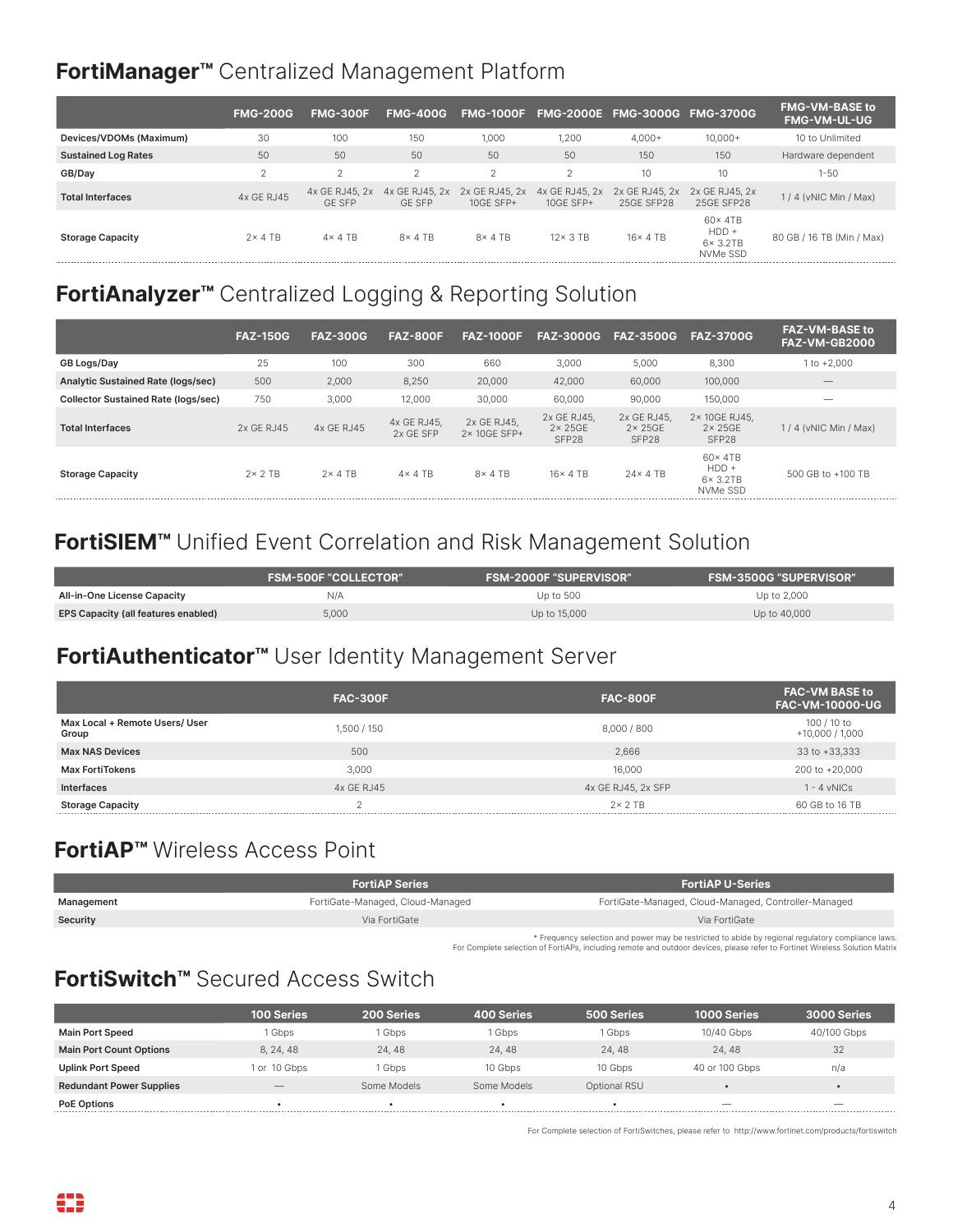### **FortiNAC™** Network Access Control Solution

|                           | <b>FNC-CA-500C</b>                            | <b>FNC-CA-600C</b>                                        | <b>FNC-CA-700C</b>                                         | <b>FNC-M-550C</b>                                   |
|---------------------------|-----------------------------------------------|-----------------------------------------------------------|------------------------------------------------------------|-----------------------------------------------------|
| Type                      | Mid-range Control and Ap-<br>plication Server | High Performance Control and<br><b>Application Server</b> | Ultra High Performance Con-<br>trol and Application Server | Centralized<br>Management Appliance                 |
| <b>Target Environment</b> | Small Environments                            | Medium Environments                                       | Large Environments with few<br><b>Persistent Agents</b>    | Multi-site environments with<br>multiple appliances |
| Capacity                  | Manages up to 1,000 ports in<br>the network*  | Manages up to 7,500 ports in<br>the network*              | Manages up to 15,000 ports in<br>the network*              | Jnlimited                                           |

Virtual appliances are also available, please refer to www.fortinet.com for more information

### **FortiSandbox™** Advanced Threat Prevention System

|                                                              | <b>FSA-500F</b>  | <b>FSA-1000F/-DC</b> | <b>FSA-2000E</b>   | <b>FSA-3000E</b> | <b>FSA-3000F</b>   | <b>FSA-VM</b>      |
|--------------------------------------------------------------|------------------|----------------------|--------------------|------------------|--------------------|--------------------|
| Sandbox Pre-Filter Throughput<br>(Files/Hour) <sup>1</sup>   | 4,500            | 7.500                | 12.000             | 15,000           | 18,000             | Hardware dependent |
| <b>VM Sandboxing Throughput</b><br>(Files/Hour) <sup>2</sup> | 120              | 280                  | 480                | 1,120            | 1.340              | Hardware dependent |
| <b>Real-world Effective Throughput</b><br>(Files/Hour)       | 6002             | 1.4002               | 2.400 <sup>2</sup> | 5.6002           | 6.720 <sup>2</sup> | Hardware dependent |
| Number of VMs                                                | $2 + 4$ optional | 2 +10 optional       | 4 +20 optional     | 8 + 48 optional  | $8 + 64$ optional  | 4, up to 54        |

.1 FortiSandbox pre-filtering is powered by FortiGuard Intelligence<br>2 Measured based on real-world data when both prefilter and dynamic analysis are working consecutively -<br>8 Neased on the assumption that 1 blade will be u

#### **FortiClient™** Advanced Endpoint Security

|                                                                 | <b>Windows</b>            | <b>MAC OS X</b>    | <b>Linux</b> | <b>Android</b>           | ios                      | Chromebook               |
|-----------------------------------------------------------------|---------------------------|--------------------|--------------|--------------------------|--------------------------|--------------------------|
| Zero Trust Security (ZTNA) Options                              | $(\mathord{\smallsmile})$ |                    |              | $\overline{\phantom{a}}$ |                          | Partial                  |
| <b>Next Generation Endpoint Security</b><br>(EPP / APT) Options | $(\vee)$                  | .∽.                | $(\vee)$     | $-$                      | $-$                      | $-$                      |
| <b>Cloud Based Endpoint Security</b><br>(SASE) Options          |                           |                    |              | $\overline{\phantom{a}}$ | $\overline{\phantom{a}}$ | $-$                      |
| <b>Security Fabric Components</b>                               | $(\vee)$                  | $\sim$             | Partial      | Partial                  | Partial                  | Partial                  |
| <b>VPN Client</b>                                               | $\checkmark$              | $\rightsquigarrow$ | SSL VPN only | ィン                       | SSL VPN only             | $\overline{\phantom{a}}$ |

### **FortiMail™** Messaging Security Server

|                                         | <b>FML-200F</b> | <b>FML-400F</b> | <b>FML-900F</b>                    | <b>FML-2000E</b>               | <b>FML-3000E</b>                  | <b>FML-3200E</b>                  |
|-----------------------------------------|-----------------|-----------------|------------------------------------|--------------------------------|-----------------------------------|-----------------------------------|
| Email Routing* (Msg/Hr)                 | 50,000          | 250,000         | 800,000                            | $1.5$ Mil                      | 2.5 Mil                           | 3.4 Mil                           |
| Performance Enterprise ATP*<br>(Msg/Hr) | 30,000          | 150,000         | 400,000                            | 700,000                        | $1.5$ Mil                         | 2.0 Mil                           |
| <b>Email Domains</b>                    | 20              | 100             | 800                                | 800                            | 2,000                             | 2,000                             |
| <b>Server Mode Mailboxes</b>            | 150             | 400             | 1,500                              | 1,500                          | 3,000                             | 3,000                             |
| <b>Storage Capacity</b>                 | $1 \times 1$ TB | $2 \times 1$ TB | $2 \times 2$ TB<br>$(8$ TB Max $)$ | $2 \times 2$ TB<br>(16 TB Max) | $2 \times 2$ TB<br>$(12)$ TB Max) | $2 \times 2$ TB<br>$(20)$ TB Max) |

\* Measured based on 100KB message size, no queuing. Virtual appliances are also available, please refer to www.fortinet.com for more information

### **FortiWeb™** Web Application Firewall

|                         | <b>FWB-100E</b> | <b>FWB-400E</b>         | <b>FWB-600E</b>                         | <b>FWB-1000E</b>                                       | <b>FWB-2000F</b>                                            | <b>FWB-3000F</b>                                            | <b>FWB-4000F</b>                                       |
|-------------------------|-----------------|-------------------------|-----------------------------------------|--------------------------------------------------------|-------------------------------------------------------------|-------------------------------------------------------------|--------------------------------------------------------|
| Throughput (HTTP)       | 50 Mbps         | 250 Mbps                | 750 Mbps                                | 1.3 Gbps                                               | 5 Gbps                                                      | 10 Gbps                                                     | 70 Gbps                                                |
| <b>Total Interfaces</b> | 4x GE RJ45      | 4x GE RJ45<br>4x GE SFP | $2$ (+2 bypass) x GE<br>RJ45, 4x GE SFP | $2 (+4$ bypass) GE<br>RJ45, 4x SFP GE,<br>2× 10GE SFP+ | $4 \times 10$ GE SFP+, $4x$<br>GE RJ45 Bypass,<br>4x GE SFP | 10×10GE SFP+<br>$(incl. 2 Bypass)$ , $8x$<br>GE RJ45 Bypass | 10×10GE SFP+<br>(incl. 2 Bypass), 8x<br>GE RJ45 Bypass |

Virtual appliances are also available, please refer to www.fortinet.com for more information